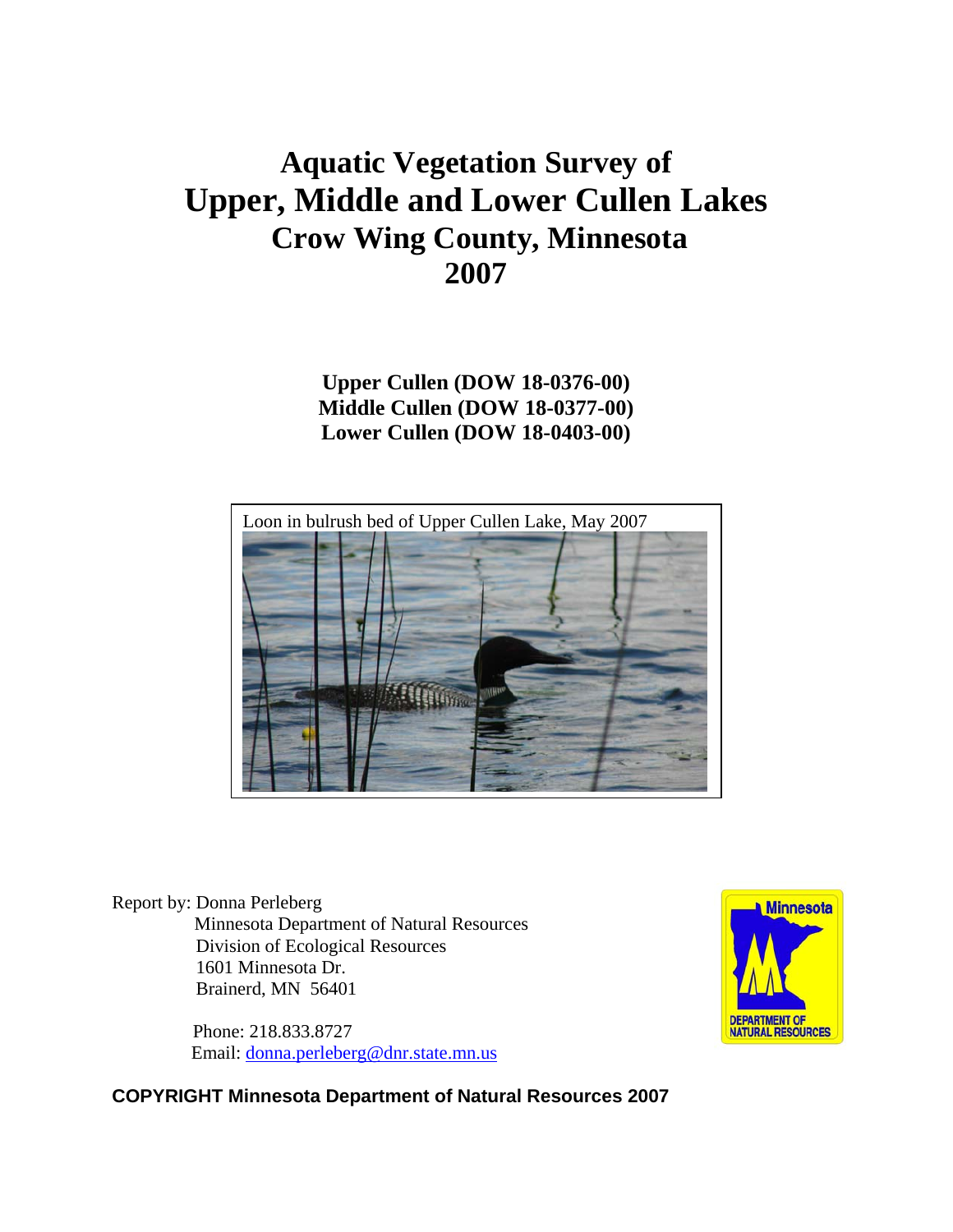- **Lake sampling (2007):** Donna Perleberg, Stephanie Loso, Brent Vacinek, Rachel Bulman MnDNR Division of Ecological Resources, Brainerd
- **Emergent plant bed mapping (2003):** Tim Rosinger, MnDNR Division of Fish and Wildlife, Section of Fisheries, Brainerd.
- **Funding:** Collection of the 2007 data was made possible by support from the Game and Fish Fund and Heritage Enhancement Fund.
- **Report review:** Dennis Schupp and Ann Beaver, Cullen Lakes Association; Kevin Mott, MnDNR Division of Fish and Wildlife, Section of Fisheries, Brainerd.

#### **Photo credits:**

Muskgrass (*Chara* sp.) (pg. 13) Vic Ramey, U of Florida. Copyright Univ. of Florida 2001. At Univ. of Florida Center for Aquatic Plants:<http://aquat1.ifas.ufl.edu/welcome.html>.

All other photographs were taken by DNR Ecological Resources 2007 survey crew (Perleberg, Loso, Vacinek and Bulman).

#### **A note to readers:**

Text that appears in blue underline is a hypertext link to a web page where additional information is provided. If you are connected to the Internet, you can click on the blue underlined text to link to those web pages.

#### **This report is also available online at:**

[http://www.dnr.state.mn.us/eco/pubs\\_aquatics/veg\\_reports.html](http://www.dnr.state.mn.us/eco/pubs_aquatics/veg_reports.html)

#### **This report should be cited as:**

Perleberg, D. 2007. Aquatic vegetation survey of Upper, Middle and Lower Cullen Lakes, Crow Wing County, Minnesota, 2007. Minnesota Department of Natural Resources, Ecological Resources Division, 1601 Minnesota Dr., Brainerd, MN 56401. 22 pp.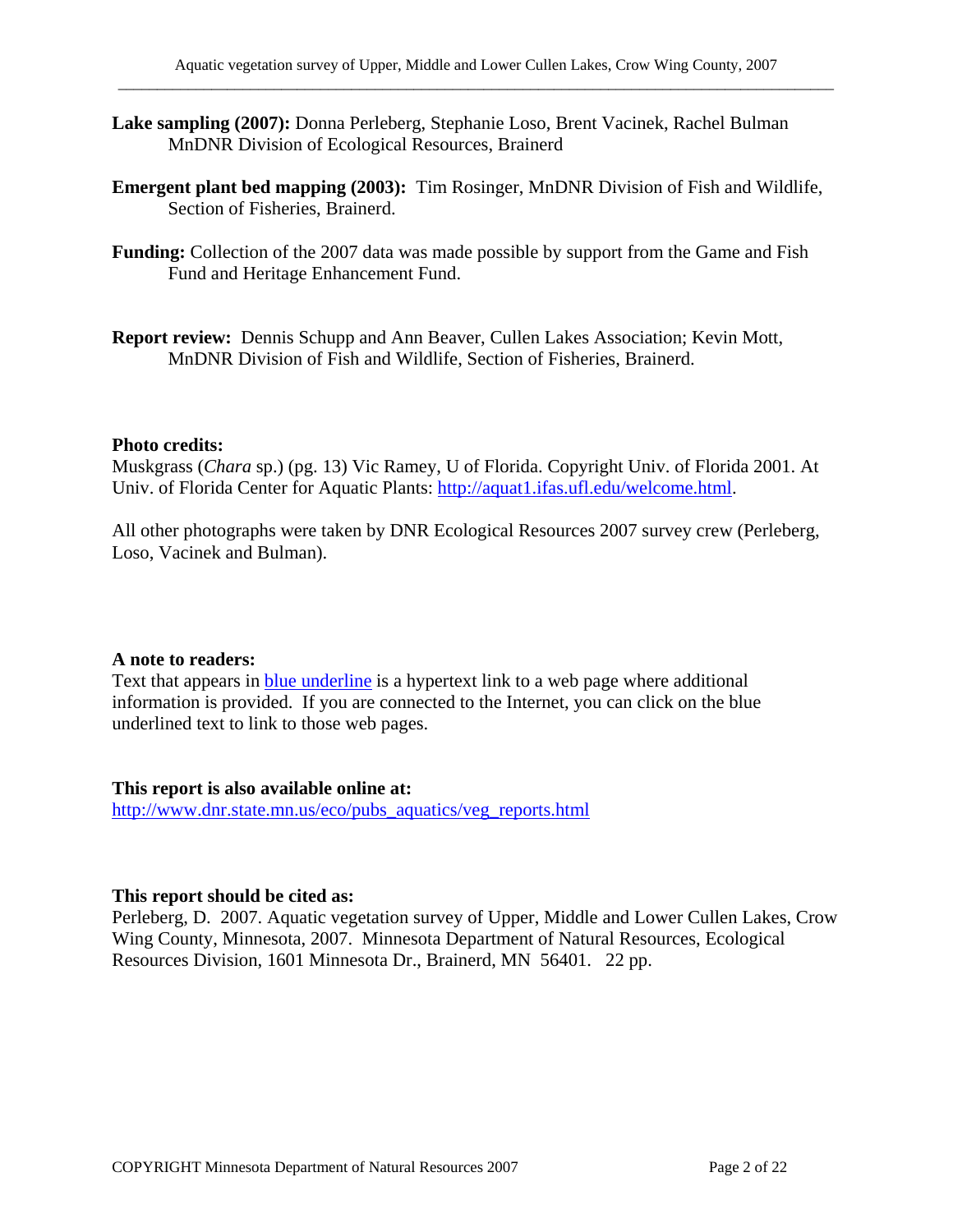#### **Summary**

Upper, Middle and Lower Cullen Lakes support abundant and diverse aquatic plant communities. A total of 39 native aquatic plant taxa were recorded including ten emergent, four floating-leaved, three free-floating and 22 submerged plants. One non-native species, curly-leaf pondweed (*Potamogeton crispus*) was identified.

Aquatic plants occurred around the entire perimeter of each lake. Emergent beds of wild rice (*Zizania palustris*) and hard-stem bulrush (*Scirpus acutus*) as well as floating-leaf beds of white waterlily (*Nymphaea odorata*) and yellow waterlily (*Nuphar variegata*) covered more than 100 acres in Upper Cullen Lake, about 65 acres in Middle Cullen Lake and about 35 acres in Lower Cullen Lake.

Submerged plants were found to a depth of 17 feet in Upper Cullen Lake and to 20 feet in Middle and Lower Cullen lakes, but in all lakes plant occurrence was sparse beyond the depth of 15 feet. Plant occurrence was greatest in depth less than eleven feet, where vegetation was found in at least 91 percent of the sample sites.

The most frequently occurring submerged species in these lakes were muskgrass (*Chara* sp.) coontail (*Ceratophyllum demersum*), narrow-leaf pondweed (*Potamogeton freisii*), flat-stem pondweed (*Potamogeton zosteriformis*), and northern watermilfoil (*Myriophyllum sibiricum*).

The non-native species, curly-leaf pondweed (*Potamogeton crispus*) occurred in all three lakes, but occurred less frequently than many of the native plant species. It occurred with a frequency of 11 percent in Upper Cullen Lake, one percent in Middle Cullen Lake, and 17 percent in Lower Cullen Lake. Curly-leaf pondweed was most common in water depths of six to 15 feet and often co-occurred with the common native species.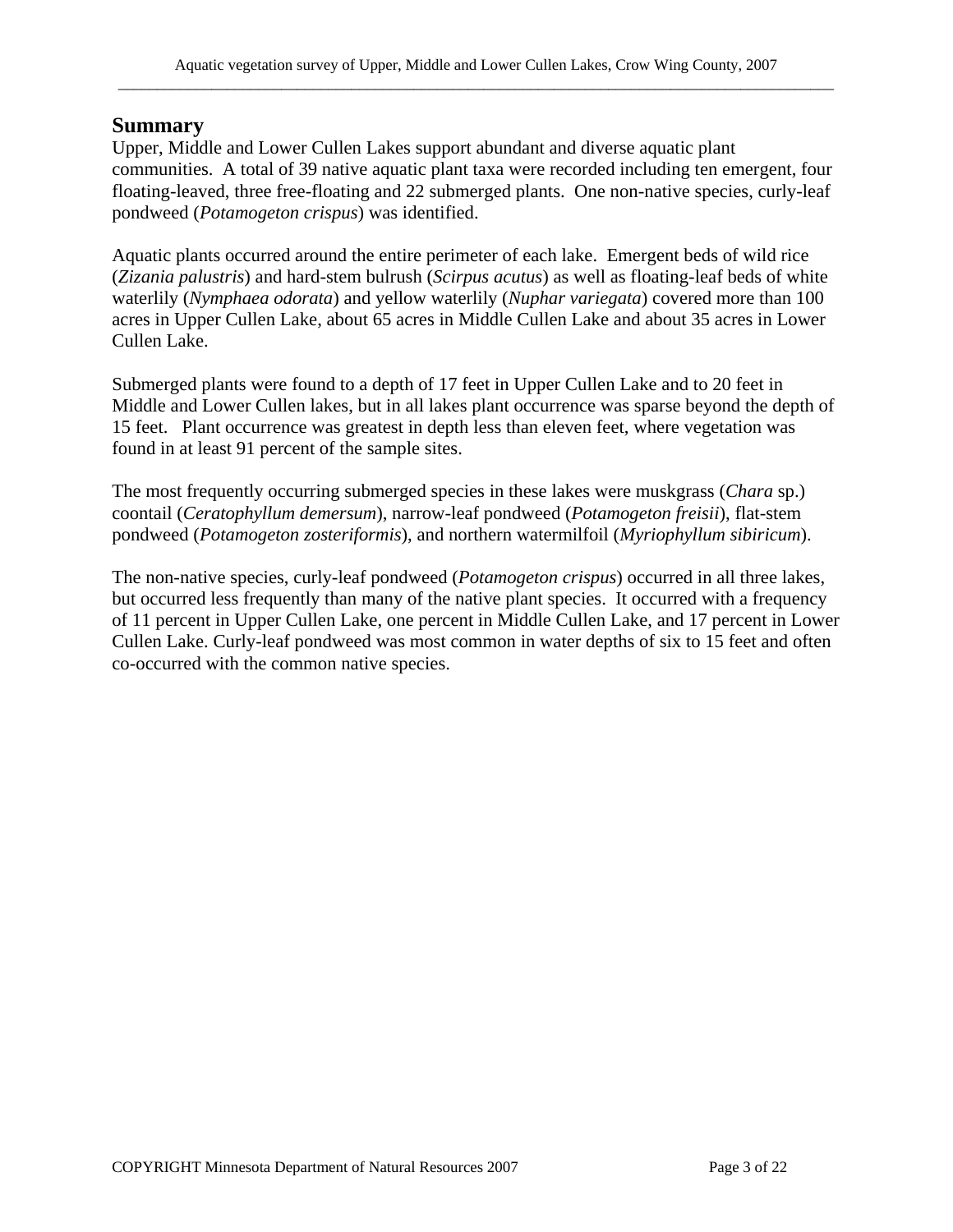The Cullen Lakes, Upper (DOW 18-0376-00), Middle (DOW 18-0377-00) and Lower (DOW 18- 0403-00) are located about 1.5 miles north of the city of Nisswa, in Crow Wing County, northcentral Minnesota (Figure 1).

The Cullen Lakes occur in the eastern portion of the Crow Wing River Watershed. Upper Cullen Lake receives flow from an inlet at the north end of the lake and the lake drains to Middle Cullen Lake and then to Lower Cullen Lake. Flow continues to Nisswa Lake and then through a series of lakes to Gull Lake (Figure 2). Gull Lake empties to the Gull River, which connects to the Crow Wing River at the southeast corner of the watershed.

**Introduction Figure 1. Location of the Cullen Lakes** Lake in Crow Wing County, Minnesota.



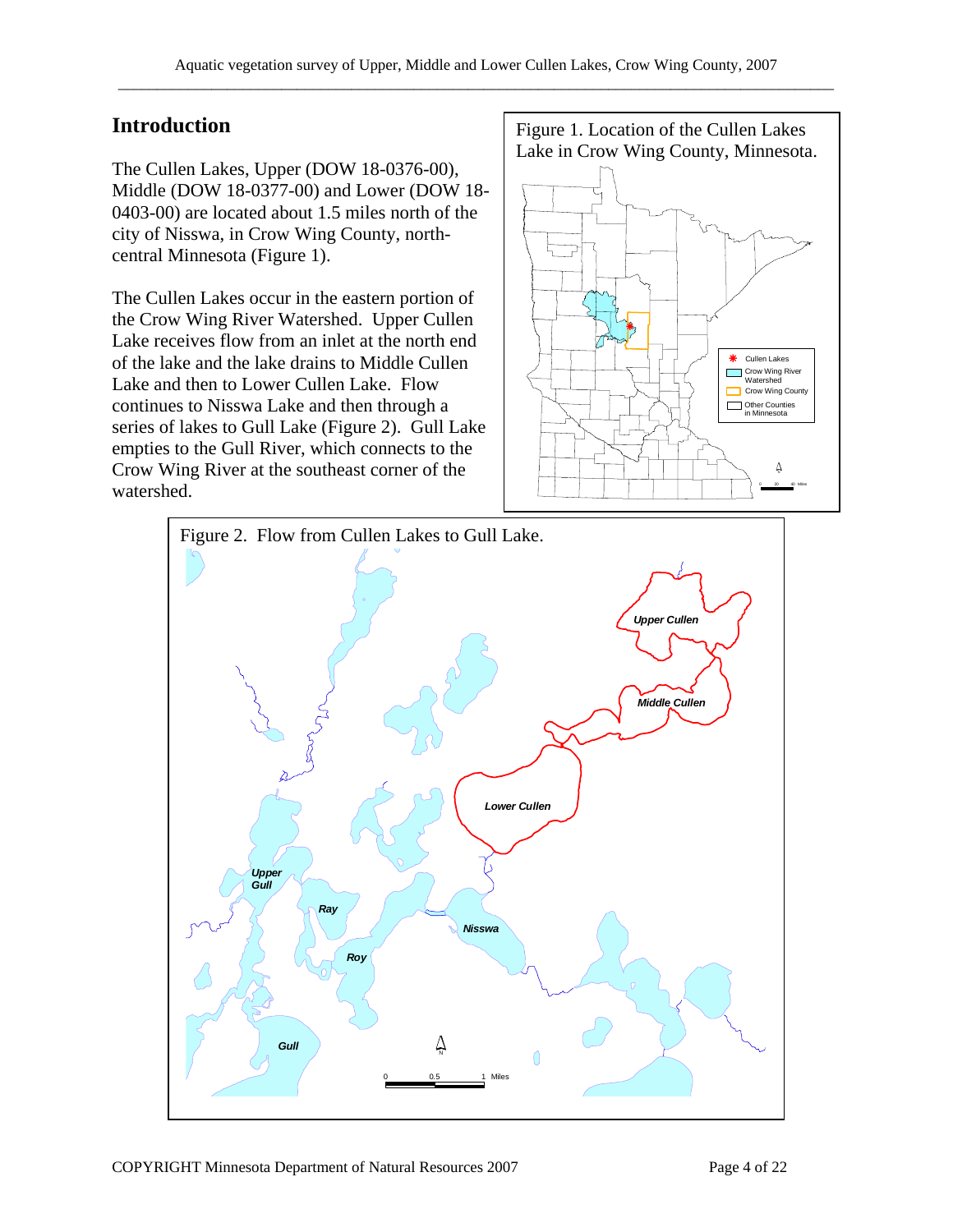The Cullen Lakes cover a total of 1,329 surface acres. Upper Cullen is 435 acres, Middle Cullen is 382 acres and Lower Cullen is the largest at 512 acres. Maximum depths range from 48 feet for Middle Cullen, 40 feet for Upper Cullen, to 39 feet on Lower Cullen (Figure 3).

The shoreline of the Cullen Lakes are primarily forested and development varies from moderate on Middle and Lower Cullen to light development on Upper Cullen. There is a public boat launch on Lower and Middle Cullen. Access to Upper Cullen is through a privately owned boat launch or through the channel from Middle Cullen.

The Cullen Lakes vary in trophic status. Upper Cullen is classified as eutrophic, or nutrient rich and Middle and Lower are classified as mesotrophic, or moderately nutrient enriched lakes (MPCA 2007). The mid-summer Secchi disk reading, which estimates the amount of sunlight that penetrates the water column, ranged from about nine feet on Upper Cullen to about 13 feet

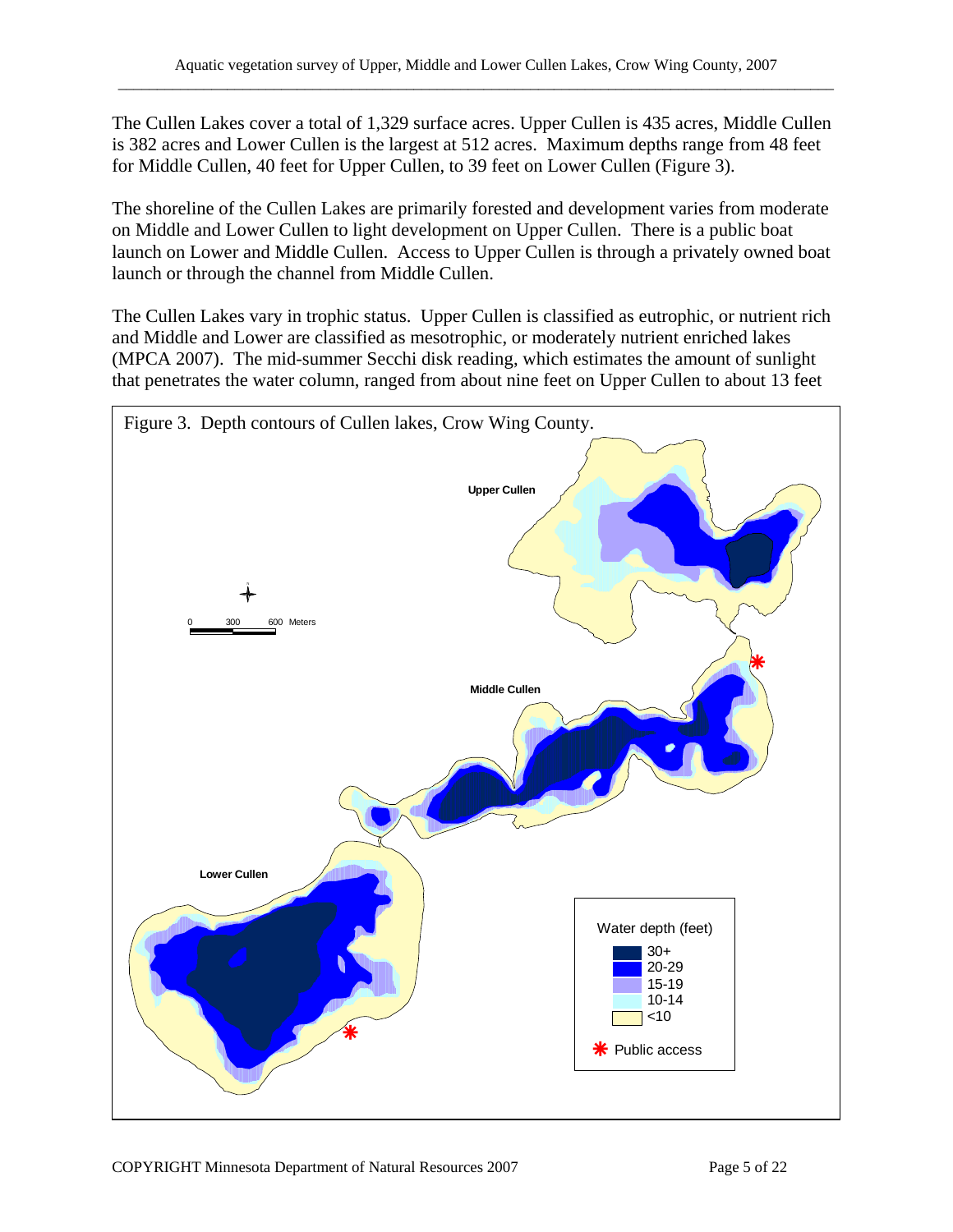on Middle Cullen and Lower Cullen. These estimates are based on mean summer Secchi disc readings from 1997 through 2006 (MPCA 2007).

#### **Objectives**

The purpose of this vegetation survey was to provide a quantitative description of the spring 2007 plant population of the Cullen Lakes. Specific objectives included:

- 1) Describe the shoal sediments of the lakes
- 2) Estimate the maximum depth of rooted vegetation
- 3) Estimate the percent of the lake occupied by rooted vegetation
- 4) Record the aquatic plant species that occur in the lakes
- 5) Estimate the abundance of common species
- 6) Develop distribution maps for the common species

# **Methods**

#### **Floating-leaf and emergent vegetation**

Many of the near-shore, shallow areas of the Cullen Lakes contain extensive beds of emergent and floating-leaf vegetation. To avoid damage to these plant beds, surveyors did not motor into these sites. Field surveys to map emergent vegetation were conducted by DNR Fisheries staff in 2003 and surveyors mapped bulrush beds in the field by motoring around the lakeside perimeter of major bulrush beds. In 2007, aerial photographs were used to delineate beds of floatingleaved vegetation.

#### **In-lake vegetation survey**

A vegetation survey of Cullen Lakes was conducted in late May and early June 2007. Surveys were conducted on May 24 and 30 for Lower Cullen Lake, May 31 for Middle Cullen Lake, and June 4 and 5 for Upper Cullen Lake. A Point-intercept survey method was used and followed the methods described by Madsen (1999). Survey waypoints were created using a Geographic Information System (GIS) computer program and downloaded into a Global Positioning System (GPS) receiver. Survey points were spaced 65 meters apart, resulting in about one survey point per acre. Two field crews, each consisting of one boat and two surveyors, conducted the survey. In the field, surveyors infrequently found vegetation beyond a depth of 15 feet and therefore sampled all survey points between shore and 20 feet and only a selected number of points in deeper water. A total of 704 points were surveyed (Figure 4, Table 1).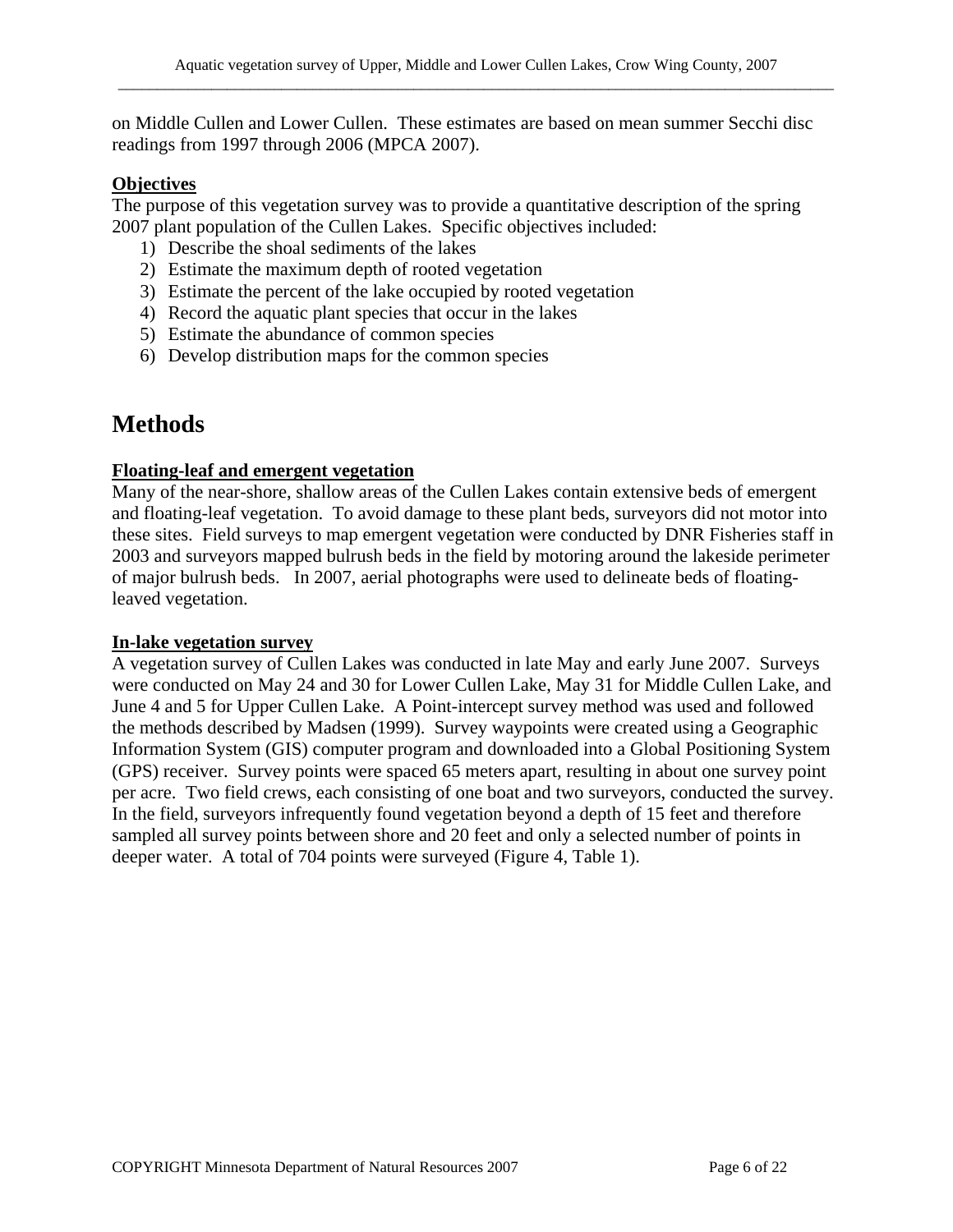

| Depth interval in | Number of sample points |        |       |     |
|-------------------|-------------------------|--------|-------|-----|
| feet              | Lower                   | Middle | Upper | all |
| $0$ to 5          | 122                     | 63     | 103   | 288 |
| 6 to 10           | 52                      | 18     | 67    | 137 |
| 11 to 15          | 24                      | 30     | 60    | 114 |
| 16 to 20          | 56                      | 52     | 57    | 165 |
| Total number of   | 254                     | 163    | 287   | 704 |
| sample points     |                         |        |       |     |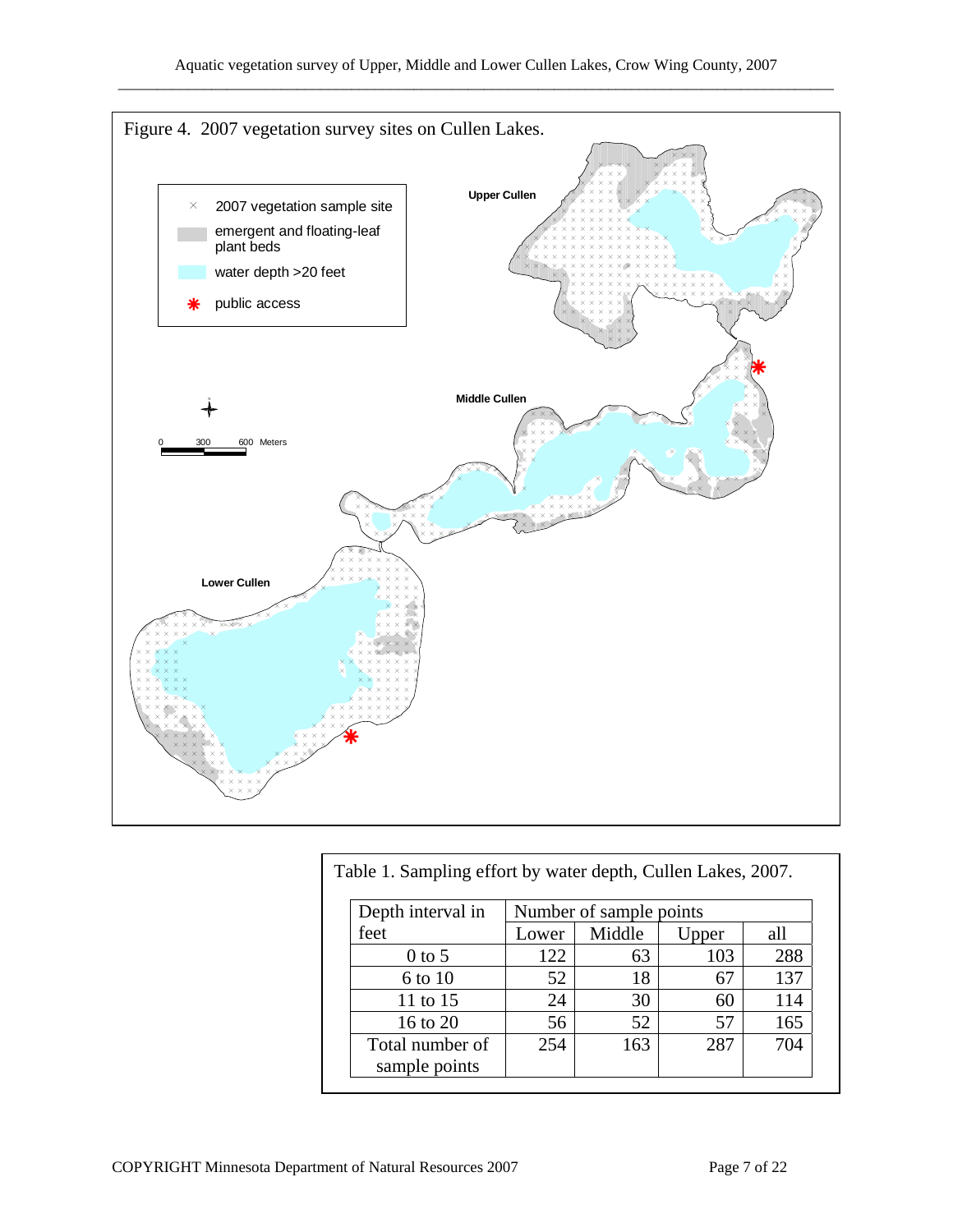The GPS unit was used to navigate the boat to each sample point. One side of the boat was designated as the sampling area. At each site, water depth was recorded to the nearest foot using a measuring stick in water depths less than eight feet and an electronic depth finder in depths greater than eight feet. The surveyors recorded all plant species found within a one meter square sample site at the pre-designated side of the boat. A double-headed, weighted garden rake, attached to a rope was used to survey vegetation not visible from the surface (Figure 5). At each sample site where water depth was six feet or less, surveyors described the bottom substrate using standard substrate classes (Table 2).



|         | Table 2. Substrate classes           |
|---------|--------------------------------------|
| muck    | decomposed organic material          |
| marl    | calcareous material                  |
| silt    | fine material with little grittiness |
| sand    | Diameter less than 1/8 inch.         |
| gravel  | Diameter $1/8$ to 3 inches           |
| rubble  | Diameter 3 to 10 inches              |
| boulder | Diameter over 10 inches              |

Plant identification and nomenclature followed Crow and Hellquist (2000). Voucher specimens were collected for most plant species and are stored at the MnDNR in Brainerd. Data were entered into a Microsoft Access database and frequency of occurrence was calculated for each species as the number of sites in which a species occurred divided by the total number of sample sites.

Frequency was calculated for the entire area from shore to 20 feet and sampling points were also grouped by water depth and separated into four depth zones for analysis (Table 1).

#### *Example:*

In Upper Cullen Lake there were 287 samples sites in the zone from shore to the 20 feet depth.

Muskgrass (*Chara* sp.) occurred in 60 of those sites.

Frequency of muskgrass in the shore to 20 feet depth zone  $= 60/287$  (\*100)  $= 21$  %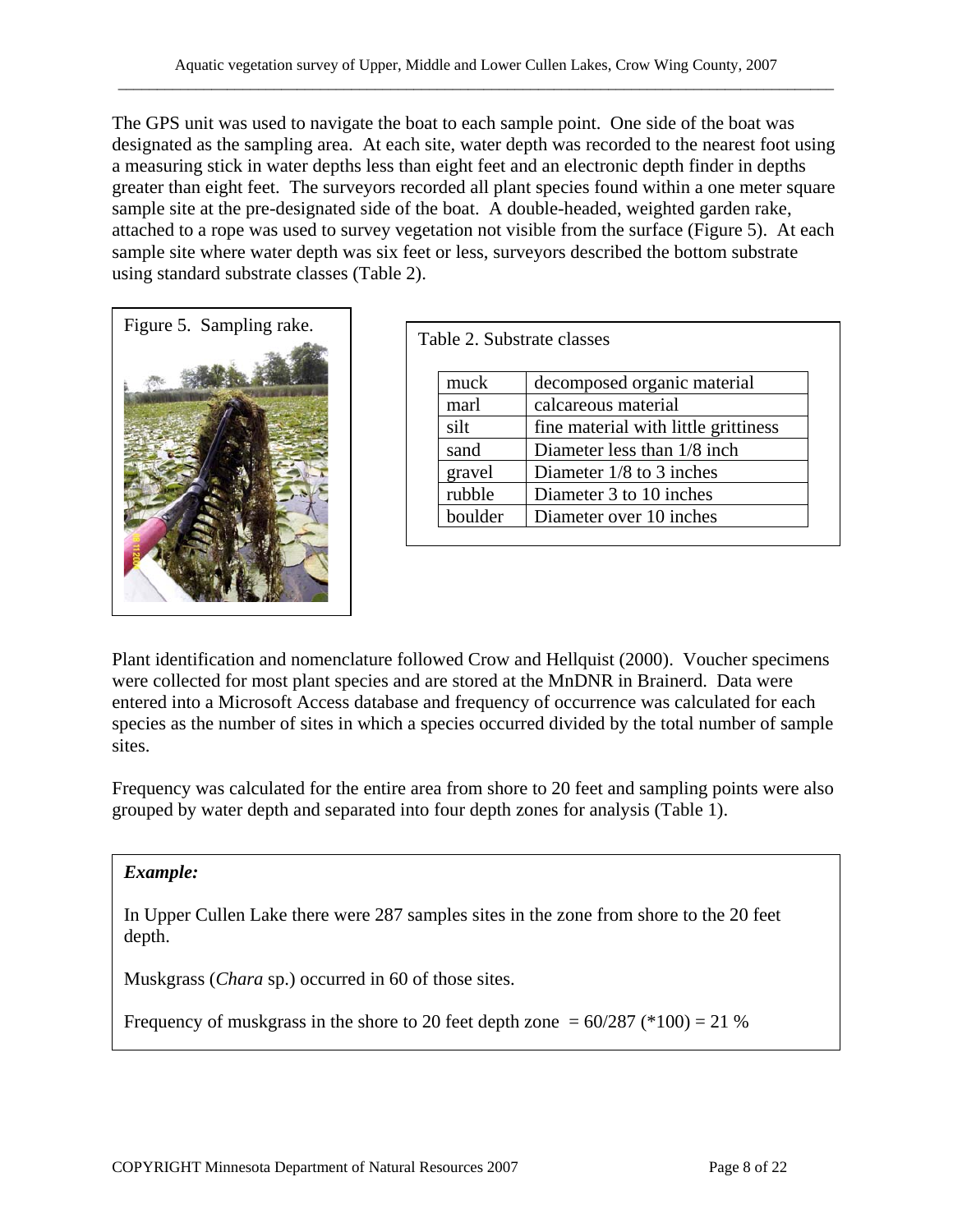# **Results**

#### **Shoal substrates**

Shallow water sites (shore to a water depth of six feet) had predominantly soft substrates of silt, marl or muck. Hard substrates of boulder, rock, rubble, gravel and/or sand were scattered around Upper and Lower Cullen lakes and at a few sites on the east side of Middle Cullen (Figure 6).



#### **Number and types of plants recorded**

A total of 39 native aquatic plant taxa were recorded in the Cullen Lakes including ten emergent, four floating-leaved, three free-floating and 22 submerged plants (Table 3). Submerged plants included two types of large algae, an aquatic moss, and numerous flowering plants. One nonnative species, curly-leaf pondweed (*Potamogeton crispus*) was identified.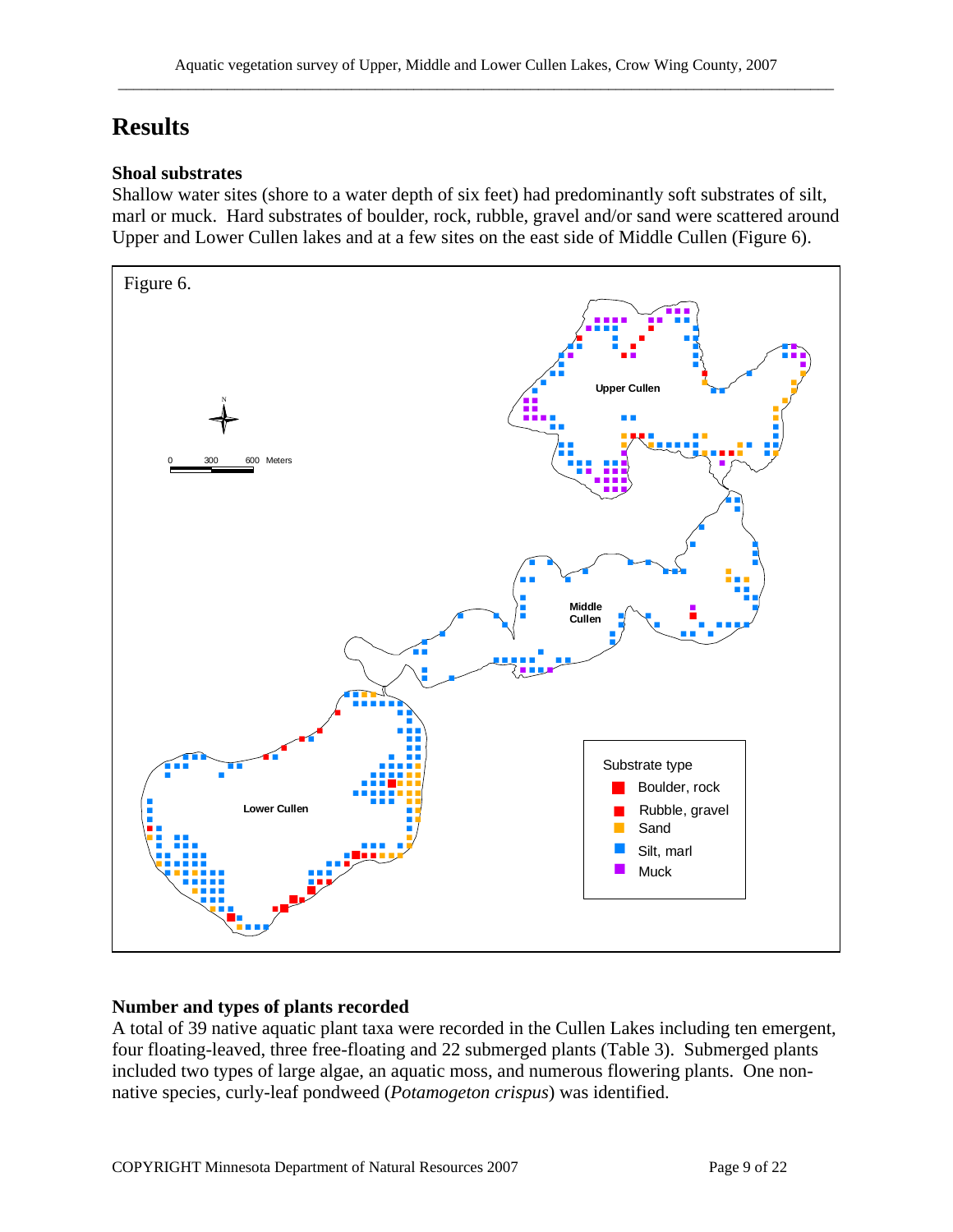| Life            |                           |                                   | Table 3. Frequency of aquatic plants in Cullen Lakes, May, 2007.<br><b>Frequency of occurrence</b> |                               |                                |                             |
|-----------------|---------------------------|-----------------------------------|----------------------------------------------------------------------------------------------------|-------------------------------|--------------------------------|-----------------------------|
|                 |                           |                                   |                                                                                                    |                               |                                |                             |
| Form            | <b>Common Name</b>        | <b>Scientific Name</b>            | All<br><b>Lakes</b>                                                                                | <b>Upper</b><br><b>Cullen</b> | <b>Middle</b><br><b>Cullen</b> | Lower<br><b>Cullen</b>      |
|                 | Muskgrass                 | Chara sp.                         | 29                                                                                                 | 21                            | 33                             | 36                          |
|                 | Coontail                  | Ceratophyllum demersum            | 29                                                                                                 | 26                            | 35                             | 26                          |
|                 | Narrowleaf pondweed       | Potamogeton freisii <sup>1</sup>  | 22                                                                                                 | 17                            | 25                             | 24                          |
|                 | Flat-stem pondweed        | Potamogeton zosteriformis         | 22                                                                                                 | 18                            | 30                             | 20                          |
|                 | Northern watermilfoil     | Myriophyllum sibiricum            | 16                                                                                                 | $\overline{4}$                | 18                             | 27                          |
|                 | Curly-leaf pondweed       | Potamogeton crispus               | 12                                                                                                 | 11                            | 1                              | 17                          |
|                 | Canada waterweed          | Elodea canadensis                 | 7                                                                                                  | 5                             | 10                             | $\overline{7}$              |
|                 | Whitestem pondweed        | Potamogeton praelongus            | 6                                                                                                  | $\overline{c}$                | 6                              | 10                          |
|                 | Water stargrass           | Zosterella dubia                  | $\overline{\mathcal{L}}$                                                                           | 1                             | $\overline{7}$                 | 6                           |
|                 | Greater bladderwort       | Utricularia vulgaris              | 3                                                                                                  | 7                             | $\overline{2}$                 | ---                         |
|                 | Illinois pondweed         | Potamogeton illinoensis           | $\overline{c}$                                                                                     | 1                             | ---                            | 4                           |
|                 | Large-leaf pondweed       | Potamogeton amplifolius           | $\mathbf{1}$                                                                                       | ---                           | 1                              | $\ensuremath{\mathfrak{Z}}$ |
| SUBMERGED       | Clasping-leaf<br>pondweed | Potamogeton richardsonii          | $\mathbf{1}$                                                                                       | ---                           | 1                              | $\overline{2}$              |
|                 | White water buttercup     | Ranunculus aquatilis              | $\mathbf{1}$                                                                                       | $---$                         | 1                              | 1                           |
|                 | Sago pondweed             | Stuckenia pectinata               | $\mathbf{1}$                                                                                       | ---                           | 1                              | $\mathbf{1}$                |
|                 | Water marigold            | Megaladonta beckii                | $\leq$ 1                                                                                           | ---                           |                                | $\leq$ 1                    |
|                 | <b>Bushy</b> pondweed     | Najas flexilis                    | $\leq$ 1                                                                                           | ---                           |                                | <1                          |
|                 | Stonewort                 | Nitella sp.                       | $\leq$ 1                                                                                           | ---                           | $\overline{2}$                 |                             |
|                 | Variable pondweed         | Potamogeton gramineus             | $\leq$ 1                                                                                           | ---                           | p                              | 1                           |
|                 | Robbin's pondweed         | Potamogeton robbinsii             | $\leq$ 1                                                                                           | ---                           | ---                            | $\leq$ 1                    |
|                 | Flat-leaved bladderwort   | Utricularia intermedia            | $\leq$ 1                                                                                           | ---                           | 1                              |                             |
|                 | Water celery              | Vallisneria americana             | $\leq$ 1                                                                                           | $---$                         | 1                              | ---                         |
|                 | Water moss                | Not identified to genus           | $\leq$ 1                                                                                           | $---$                         |                                | 1                           |
|                 | Star duckweed             | Lemna trisulca                    | $\overline{2}$                                                                                     | $\overline{2}$                | 3                              | ---                         |
| Free-           | Lesser duckweed           | Lemna minor                       | $\leq$ 1                                                                                           | ---                           | $\mathbf{1}$                   | ---                         |
| floating        | Greater duckweed          | Spirodela polyrhiza               | $\leq$ 1                                                                                           | ---                           | $\mathbf{1}$                   | ---                         |
|                 | Yellow waterlily          | Nuphar variegata                  | $\tau$                                                                                             | 11                            | 9                              | $\leq$ 1                    |
| <b>FLOATING</b> | White waterlily           | Nymphaea odorata                  | $\overline{4}$                                                                                     | $\overline{4}$                | 11                             | $\mathbf{1}$                |
|                 | Watershield               | Brasenia schreberi                | $\leq$ 1                                                                                           | ---                           | $<1\,$                         | ---                         |
|                 | Floating-leaf pondweed    | Potamogeton natans                | $\leq$ 1                                                                                           | $\leq$ 1                      | p                              | ---                         |
|                 | <b>Bulrush</b>            | Scirpus acutus <sup>2</sup>       | 11                                                                                                 | 14                            | 12                             | 6                           |
|                 | Wild Rice                 | Zizania palustris                 | $10\,$                                                                                             | 15                            | 10                             | $\overline{\mathbf{A}}$     |
|                 | Needlegrass               | Eleocharis sp.                    | $\mathbf{1}$                                                                                       | ---                           |                                | $\overline{2}$              |
| EMERGENT        | Spikerush                 | Eleocharis sp.                    | $\leq$ 1                                                                                           |                               | $\mathbf{1}$                   |                             |
|                 | Horsetail                 | Equisetum sp.                     | $\sqrt{2}$                                                                                         | $---$                         | $\mathbf{2}$                   |                             |
|                 | Arrowhead                 | Sagittaria latifolia <sup>3</sup> | $\leq$ 1                                                                                           | $---$                         | 3                              | $\leq$ 1                    |
|                 | <b>Burreed</b>            | Sparganium sp.                    | $\leq$ 1                                                                                           | ---                           | 1                              | $\leq$ 1                    |
|                 | Water arum                | Calla palustris                   | $\leq$ 1                                                                                           | ---                           | $\mathbf{p}$                   |                             |
|                 | <b>Giant Cane</b>         | Phragmites australis              | $\leq$ 1                                                                                           | ---                           | ---                            | ---                         |
|                 | Cattail                   | Typha sp.                         | $<1\,$                                                                                             | $<1\,$                        | $\mathbf{1}$                   | ---                         |

Frequency of occurrence = percent of sample sites within the shore to 20 ft water depth zone in which a species occurred.

 $---$  = not recorded during survey

 $p =$  present during survey but not found within sample sites

*1 Potamogeton freisii* was positively identified but there may have been one or more additional "narrow-leaf" pondweed

species present that were grouped with this species. *2 Scirpus acutus* was positively identified but there may have been one or more additional "bulrush" species present that were

<sup>3</sup> Sagittaria latifolia was positively identified but there may have been one or more "arrowhead" species present that were grouped with this species.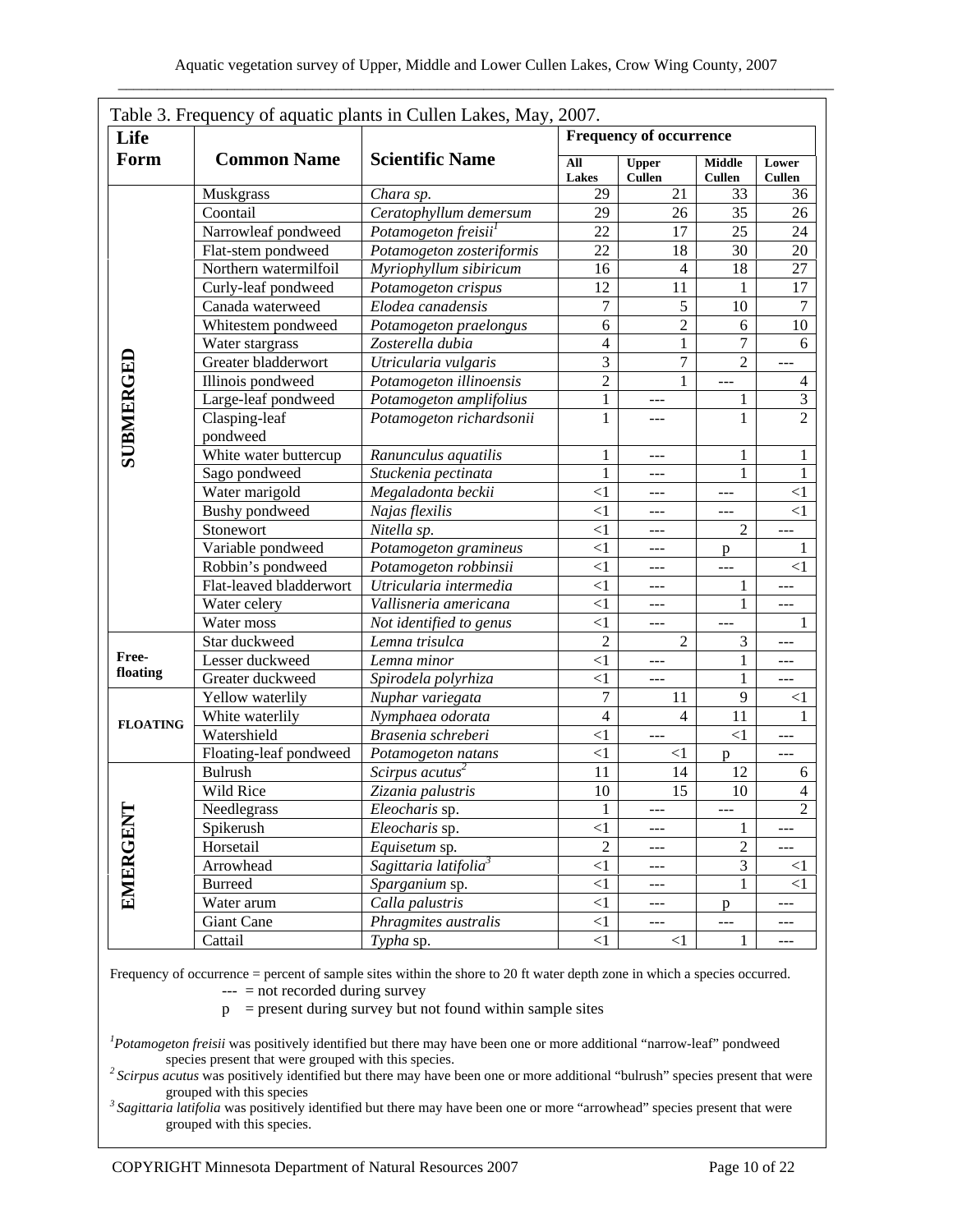#### **Plant abundance and distribution**

Approximately 50 percent of Lower and Middle Cullen lakes and 80 percent of Upper Cullen Lake are less than 20 feet in depth (Figure 3) and can potentially support aquatic vegetation. Within those shallow areas, during the spring 2007 survey, vegetation occurred in 68 percent of the Upper Cullen Lake sites, 71 percent of the Middle Cullen Lake sites and 73 percent of the Lower Cullen Lake sites. Aquatic plants occurred around the entire perimeter of the lakes and plants extended lakeward as far as 300 meters in areas such as the southwest bays and north end of Upper Cullen, the east shore of Middle Cullen and the east and west sides of Lower Cullen (Figure 7). Plants were found to a depth of 17 feet in Upper Cullen Lake and to 20 feet in Middle and Lower Cullen lakes, but plant occurrence was sparse beyond the depth of 15 feet (Figure 8). In all three lakes, plant occurrence was greatest in depth less than eleven feet, where vegetation was found in at least 91 percent of the sample sites.

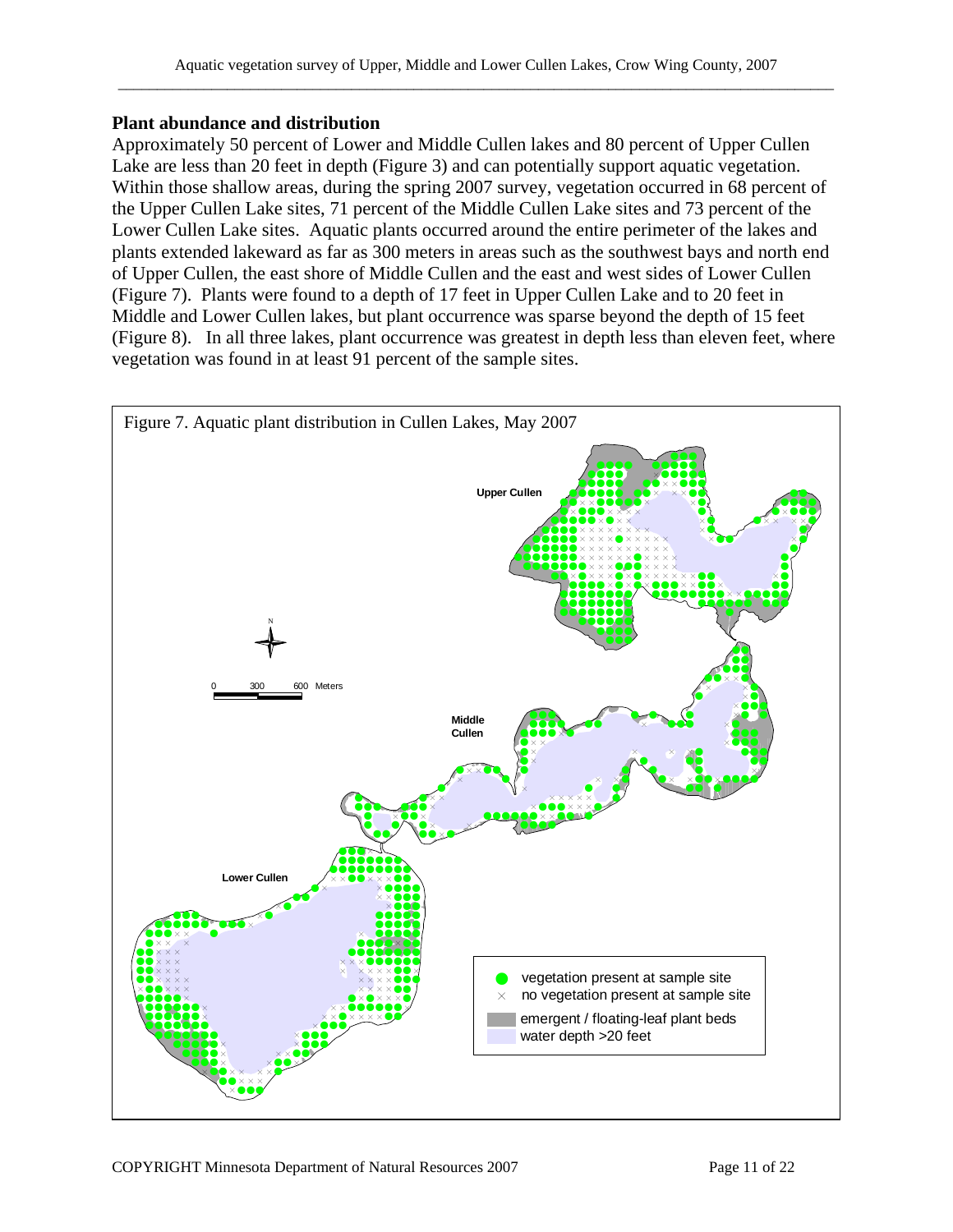

The highest number of plant taxa was found from shore to a depth of five feet and most species were restricted to water depths less than six feet (Figure 9). Only six submerged species and one free-floating species were found in depths greater than 15 feet.



#### **Emergent and floating-leaved species**

Emergent and floating-leaf plant beds were most common in Upper Cullen Lake, where about 110 acres were delineated compared to 67 acres on Middle Cullen Lake and 37 acres on Lower Cullen Lake (Figure 7).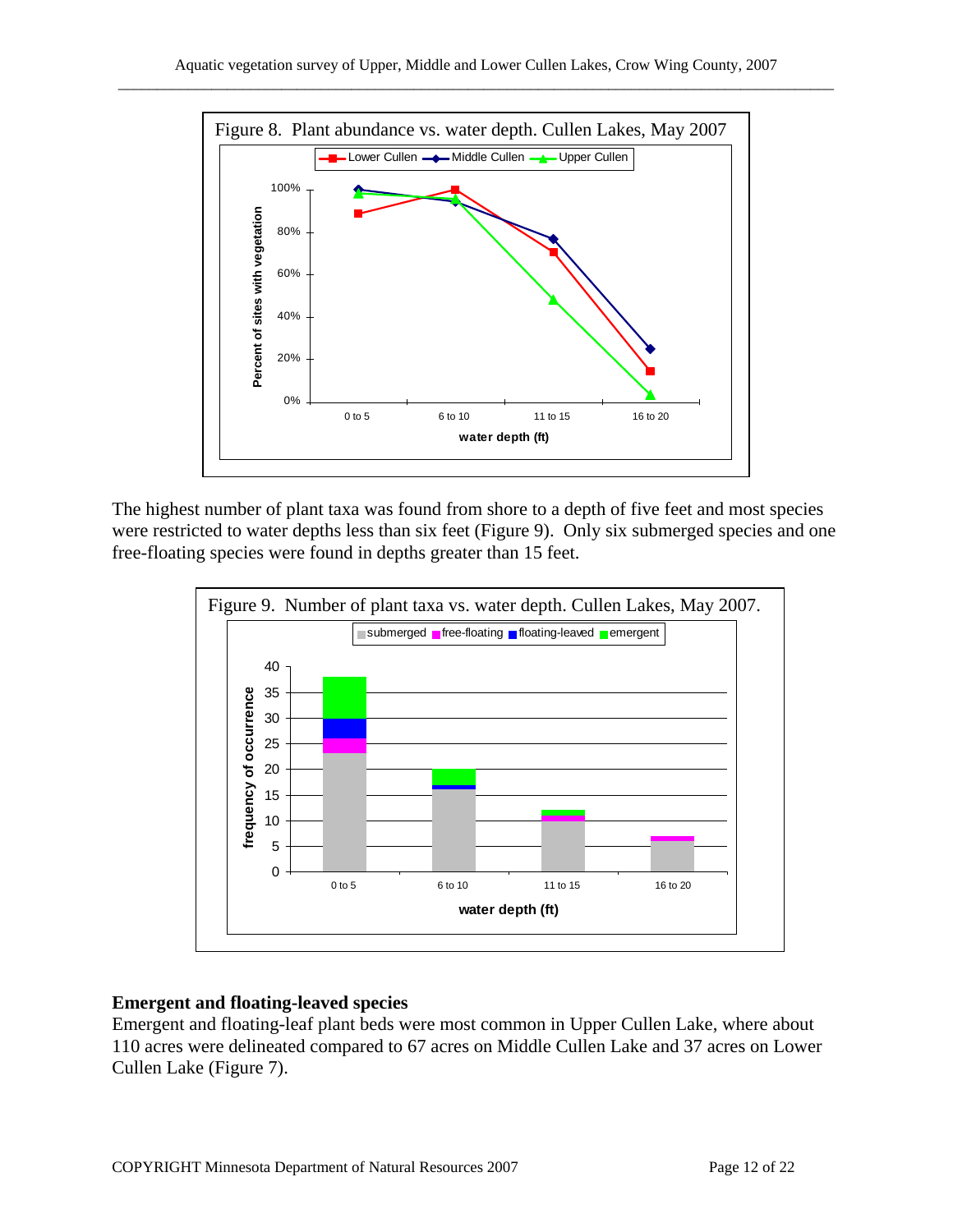Common emergent species were [Wild rice](http://www.dnr.state.mn.us/aquatic_plants/emergent_plants/wildrice.html) [Hardstem bulrush](http://www.dnr.state.mn.us/aquatic_plants/emergent_plants/bulrushes.html) (*Scirpus acutus*) (Figure | Middle Cullen Lake, May 2007 11) and floating-leaf plants included [Yellow waterlily](http://www.dnr.state.mn.us/aquatic_plants/floatingleaf_plants/spatterdock.html) (*Nuphar variegata*) and [White waterlily](http://www.dnr.state.mn.us/aquatic_plants/floatingleaf_plants/white_water_lily.html) (*Nymphaea odorata*). During the May 2007 field survey, wild rice was primarily in the early floatingleaf stage and waterlilies had just begun to reach the water surface.

Bulrush, wild rice and other emergent aquatic plants offer shelter for insects and young fish as well as food, cover and nesting material for waterfowl, marsh birds and muskrats. Waterlily beds provide similar benefits and also provide shade for fish and frogs. Emergent and floating-leaf plants help buffer the shoreline from wave action and their root systems stabilize the lake bottom.

#### **Common submerged species**

The most frequently occurring submerged species in these lakes were muskgrass (*Chara* sp.) coontail (*Ceratophyllum* 

Common emergent species were <u>wild rice</u><br>(*Zizania palustris*) (Figure 10) and *palustris*) and White waterlily (*Nymphaea odorata*),



Figure 11. Bulrush (*Scirpus acutus*) in Middle Cullen Lake, May 2007



*demersum*), narrow-leaf pondweed (*Potamogeton freisii*), flat-stem pondweed (*Potamogeton zosteriformis*), and northern watermilfoil (*Myriophyllum sibiricum*). The non-native species, curly-leaf pondweed (*Potamogeton crispus*) occurred in all three lakes, but was not among the most frequently sampled plants in any of the lakes.

[Muskgrass](http://www.dnr.state.mn.us/aquatic_plants/algae/chara.html) (*Chara* sp.) (Figure 12) was the most frequent species in Lower Cullen Lake, where it was found in 36 percent of the sample sites and was the second-most common species in Middle and Upper Cullen lakes, occurring in 33 and 21 percent of the sites, respectively (Table 3). It was widespread around the shorelines of all the lakes (Figure 13). In all three lakes, muskgrass dominated the shallow zone to a depth of five feet, where it was found in at least 50 percent of the sites (Figure 14).



Muskgrass is a submerged, macroscopic algae that is common in many hardwater Minnesota lakes. It is named for its characteristic musky odor. Because muskgrass is an algae and does not form true stems, it is a low growing plant, often found entirely beneath the water surface where it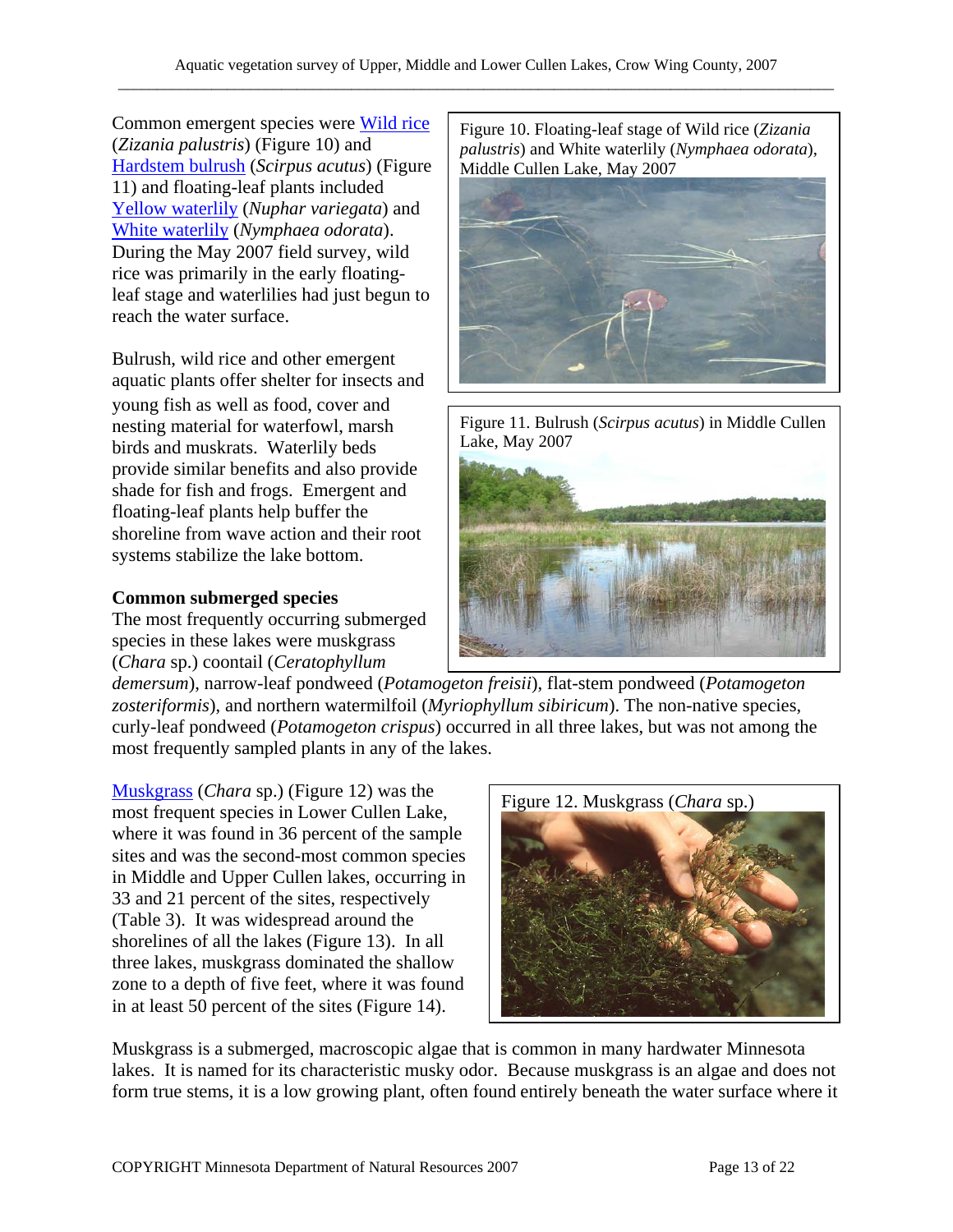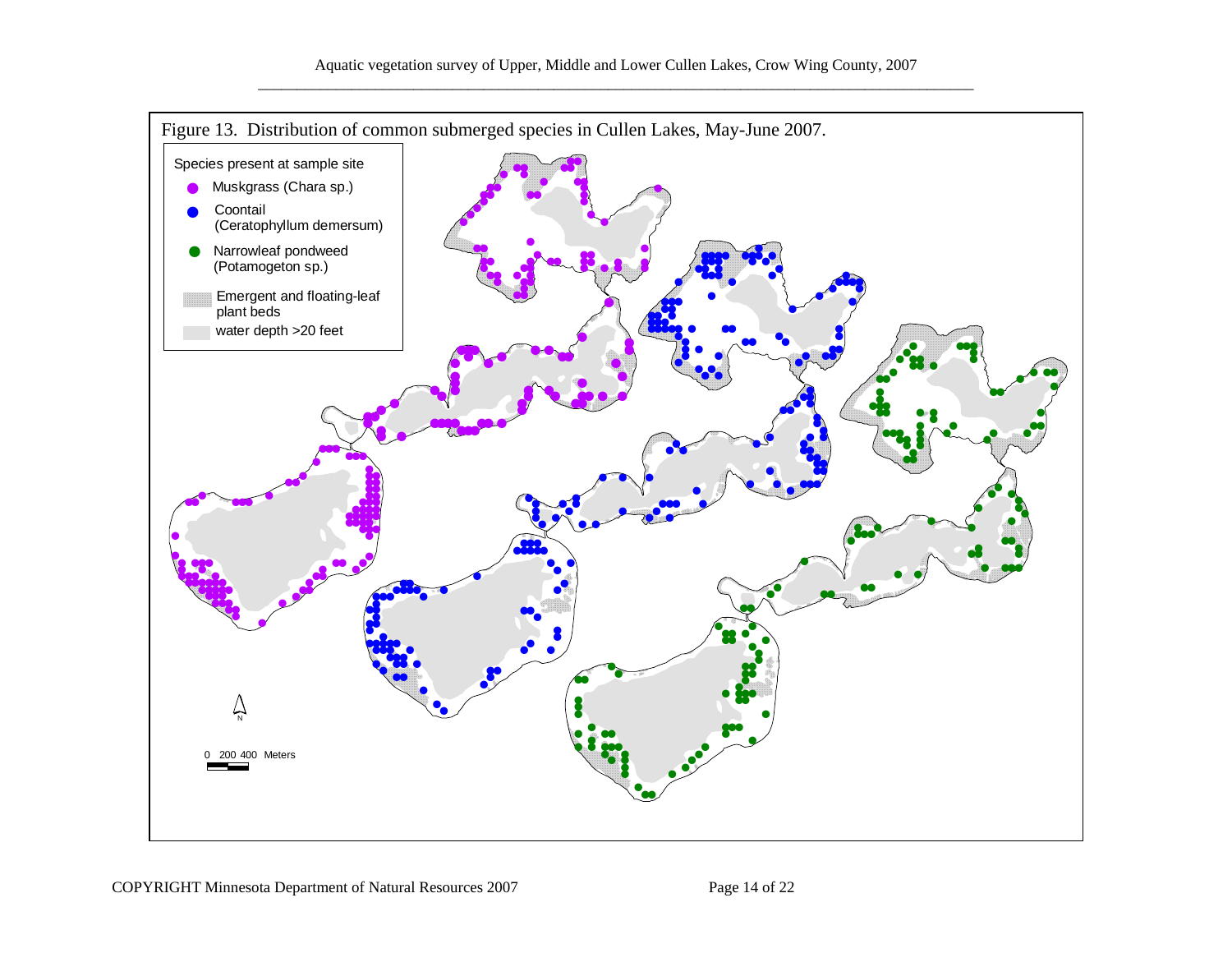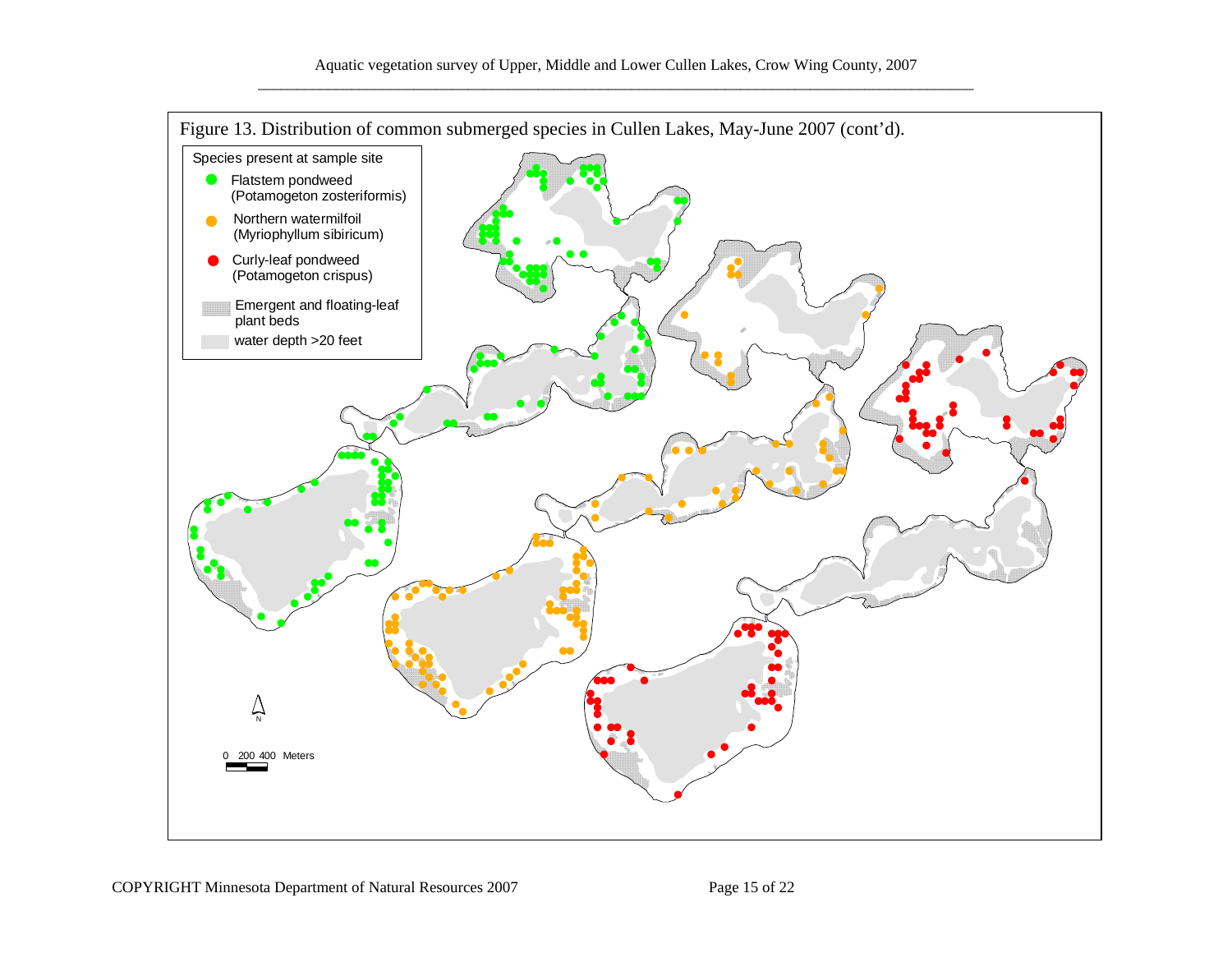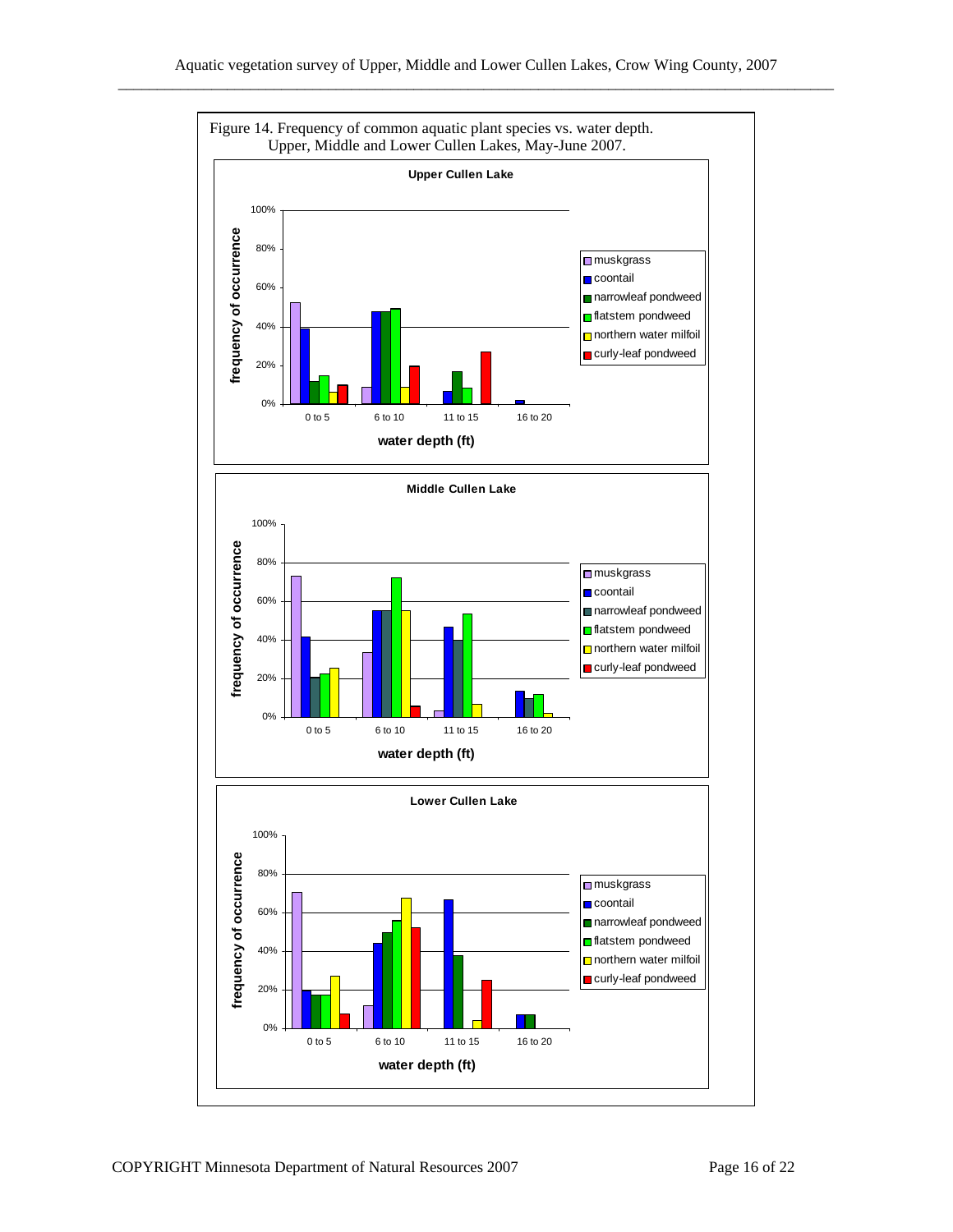may form low "carpets" on the lake bottom. Muskgrass is adapted to variety of substrates and is often the first species to grow in open areas of lake bottom where it can act as a sediment stabilizer. Beds of muskgrass provide critical cover and food, particularly for young fish. It is also a good food source for waterfowl. Invertebrates found within beds of muskgrass provide additional grazing for fish and waterfowl.

[Coontail](http://www.dnr.state.mn.us/aquatic_plants/submerged_plants/coontail.html) (*Ceratophyllum demersum*) (Figure 15) was the most frequently occurring species in Upper and Middle Cullen lakes where it was found in 26 percent and 35 percent of the sites, respectively, and in Lower Cullen Lake it occurred in 26 percent of the sites (Table 3).

Coontail is the most common submerged flowering plant in Minnesota. This perennial grows entirely submerged and is adapted to a broad range of lake conditions, including turbid water. It is often found

growing in deeper water than other native species because it is more tolerant of low light conditions. Coontail was widespread in all three lakes (Figure 13) and grew at deeper depths than muskgrass. In Upper Cullen Lake, coontail was common to a depth of ten feet and in Middle Cullen and Lower Cullen lakes, it was common to 15 feet (Figure 14). Coontail was one of only seven species to occur in depths greater than 15 feet and was the most frequent species at this depth zone, occurring in seven percent of the sites.

Like muskgrass, the finely dissected leaves of coontail provide habitat for invertebrates and its dense growth form is excellent cover for fish.

[Narrow-leaf pondweed](http://www.dnr.state.mn.us/aquatic_plants/submerged_plants/narrowleaf_pondweeds.html) (*Potamogeton freisii*) (Figure 16) was found in 22 percent of all sites sampled in the Cullen lakes (Table 3). Like coontail, this plant is adapted to lower light

levels and often co-occurred with coontail (Figure 13). It was most common in six to 15 feet water depths (Figure 14) and was the second most frequently sampled species in depths greater than 15 feet where it occurred in five percent of the sites.

[Flat-stem pondweed](http://www.dnr.state.mn.us/aquatic_plants/submerged_plants/narrowleaf_pondweeds.html) (*Potamogeton zosteriformis*) (Figure 17) is related to and resembles narrow-leaf pondweed but its leaves are flattened, wider and longer than narrow-leaf pondweed. Flat-stem pondweed occurred in 22 percent of the Cullen Lake sites (Table 3) and was found in similar







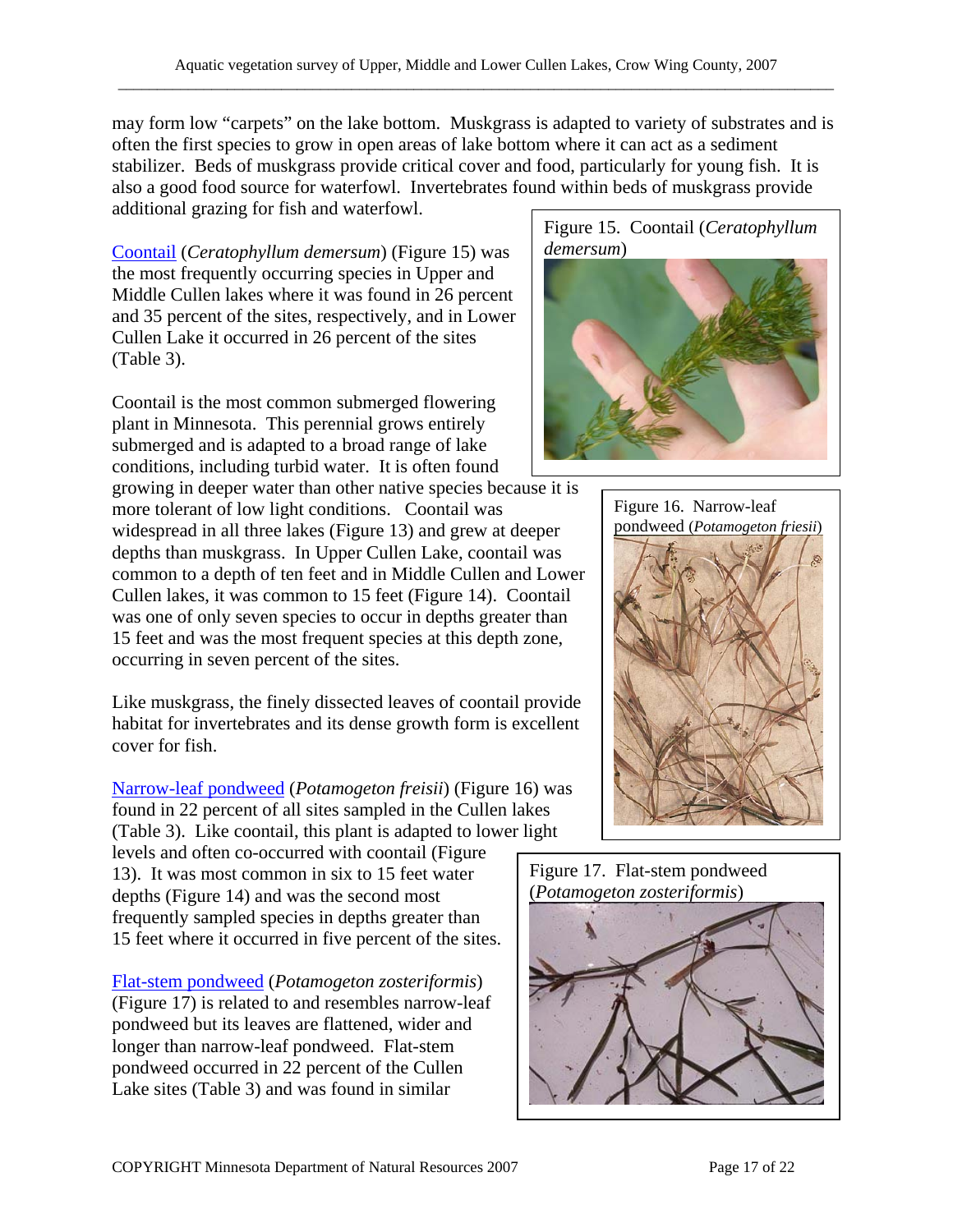locations and depths as flat-stem pondweed (Figures 13 and 14).

Narrow-leaf and flat-stem pondweeds are both rooted, perennial plants with grass-like leaves. These pondweeds grow entirely submerged except for the flower and fruit stalks which emerge out of the water. Waterfowl feed on the fruits and tubers of these plants and pondweed foliage is important fish cover.

[Northern watermilfoil](http://www.dnr.state.mn.us/aquatic_plants/submerged_plants/northern_watermilfoil.html) (*Myriophyllum sibiricum*) (Figure 18) was found in 16 percent of the Cullen lakes sites and was most common in Middle and Lower Cullen lakes (Table 3, Figure 13). It was most frequent in water depths of six to 10 feet and at this depth it was found in more than 50 percent of sites in Middle and Lower Cullen lakes (Figure 14).

This perennial submerged species prefers soft substrates and is not tolerant of turbidity. Like coontail, it has finely dissected leaves but can be distinguished by its feather-shaped leaves that are characteristics of watermilfoil plants. Northern

Figure 18. Northern watermilfoil (*Myriophyllum sibiricum*)



watermilfoil is native to Minnesota and provides valuable fish and wildlife habitat.

[Curly-leaf pondweed](http://www.dnr.state.mn.us/aquatic_plants/submerged_plants/curlyleaf_pondweed.html) (*Potamogeton crispus*) was present in 12 percent of the Cullen lakes sites. It occurred with a frequency of 11 percent in Upper Cullen Lake, one percent in Middle Cullen Lake, and 17 percent in Lower Cullen Lake (Table 3). Curly-leaf pondweed was most common in water depths of six to 15 feet (Figure 14) and often co-occurred with the common native species (Figure 13, 19).

Curly-leaf pondweed is a non-native, submerged plant that has been present in Minnesota since at least 1910 (Moyle and Hotchkiss 1945) and is now found in at least 700 Minnesota lakes (Invasive Species Program 2005). Like many native submerged plants, it is perennial but it has a unique life cycle that may provide a competitive advantage over native species. Curly-leaf pondweed is actually dormant during late summer and begins new growth in early fall (Fig. 20). Winter foliage is produced and continues to grow under ice

Figure 19. Curly-leaf pondweed (*Potamogeton crispus*) growing with white waterlilies in Middle Cullen Lake, May 2007.



(Wehrmeister and Stuckey 1978). Curly-leaf reaches its maximum growth in May and June, when water temperatures are still too low for most native plant growth. In late spring and early summer, curly-leaf plants form structures called "turions" which are hardened stem tips that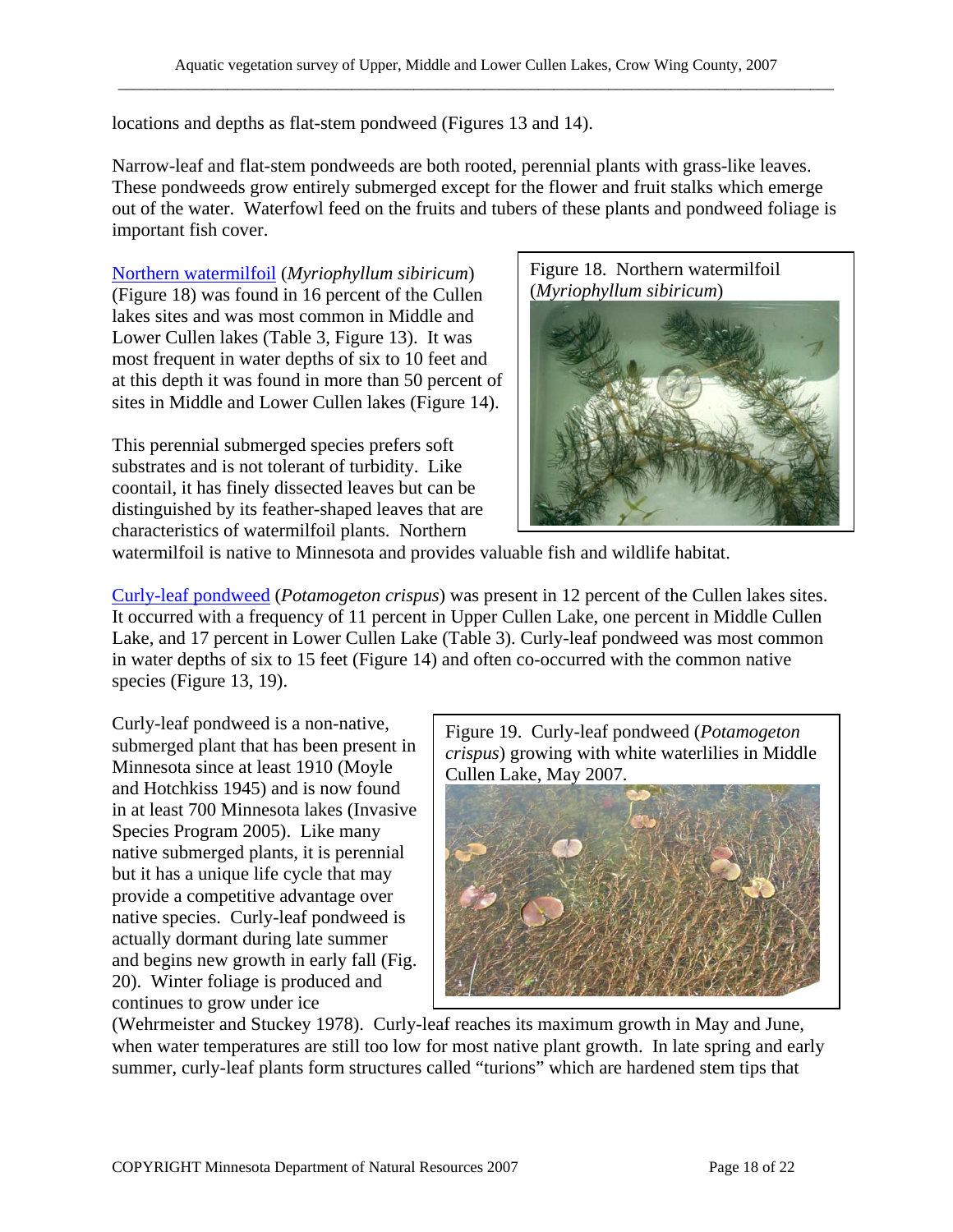

break off and fall to the substrate (Figure 20). Turions remain dormant through the summer and germinate into new plants in early fall (Catling and Dobson 1985).

The foliage of curly-leaf pondweed does provide some fish and wildlife habitat, but it may also create problems in some lakes, or in areas of some lakes. During its peak growth in spring, curly-leaf may reach the water surface at certain depths and create dense mats. These dense growths may compete with native vegetation and can also cause problems for recreational lake users.

Figure 21. Turions forming at tips of curly-leaf plants



## **Discussion**

The Cullen Lakes support abundant and diverse native plant communities. Native vegetation provides critical habitat for fish and invertebrates, buffers the shorelines from wave action, and stabilizes sediments and utilizes nutrients that would otherwise be available for algae. (Click here for more information on: value of aquatic plants).

Higher mid-summer water clarity in Middle and Lower Cullen lakes may allow plants to grow to a greater depth than in Upper Cullen Lake, but in general the plant communities of these lakes are quite similar. The native plant species observed in the Cullen lakes are also commonly found in other central Minnesota lakes with similar water clarity and chemistry.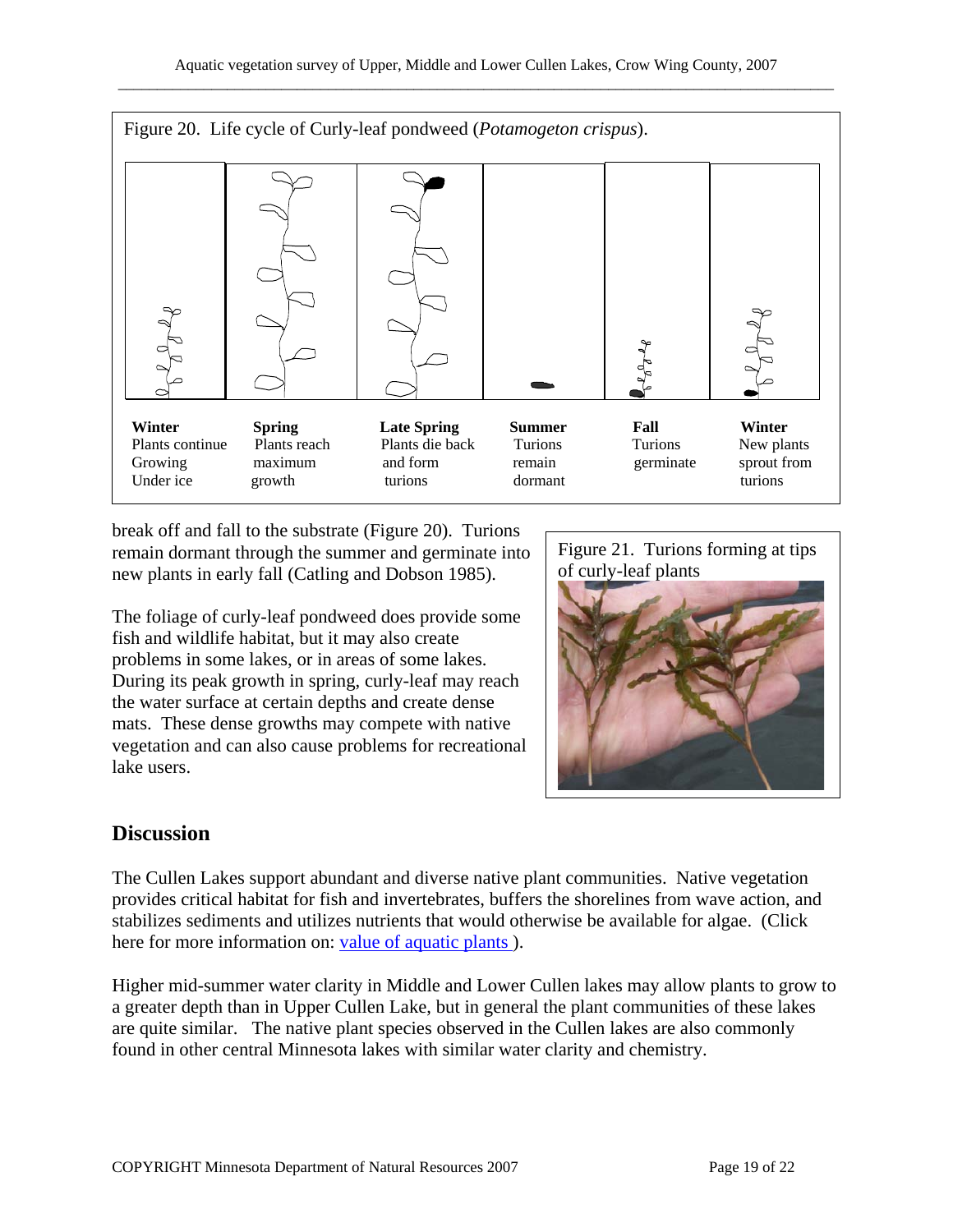Because the spring 2007 survey was conducted before peak aquatic plant growth, it is important to note that the mid-summer 2007 distribution and abundance of some of the native species may be greater than that observed in May and early June. Specifically, the mid-summer abundance of bushy pondweed (*Najas flexilis*) was likely greater than that found during spring because bushy pondweed is an annual plant that sprouts from seed later in the summer (unlike most native aquatic plants which are perennial). Nevertheless, the results from the spring 2007 vegetation survey provide a good general representation of the native plant community composition.

The non-native, curly-leaf pondweed is probably not a recent invader in the Cullen Lakes. It has been present in Minnesota for at least 100 years and common in central Minnesota lakes for at least the past 20 years. Although curly-leaf pondweed has invaded these lakes, it does not dominate in any of the Cullen lakes. As comparison, in other Minnesota lakes surveyed during spring, using the same methodology, curly-leaf pondweed frequency ranged from five percent (Little Birch Lake, Todd County) to 68 percent (Big Swan Lake, Todd County) (Table 4).

Table 4. Comparison of curly-leaf pondweed (Potamogeton crispus) abundance in Minnesota lakes surveyed during spring. \*Frequency of occurrence calculated for sites within the shore to 20 feet water zone

|                      |                  |        | Percent of<br>sites* where |
|----------------------|------------------|--------|----------------------------|
|                      |                  |        | curly-leaf                 |
|                      |                  | Survey | pondweed                   |
| Lake                 | County           | Year   | occurred                   |
| <b>Middle Cullen</b> | <b>Crow Wing</b> | 2007   | 1                          |
| Little Birch         | Todd             | 2004   | 5                          |
| Toad                 | <b>Becker</b>    | 2006   | 8                          |
| <b>Upper Mission</b> | Crow Wing        | 2005   | 10                         |
| Shamineau            | Morrison         | 2005   | 10                         |
| <b>Upper Cullen</b>  | <b>Crow Wing</b> | 2007   | 11                         |
| Round                | Crow Wing        | 2006   | 15                         |
| <b>Lower Cullen</b>  | <b>Crow Wing</b> | 2007   | 17                         |
| Crookneck            | Morrison         | 2005   | 23                         |
| <b>Lower Mission</b> | Crow Wing        | 2005   | 25                         |
| Dixon                | Itasca           | 2004   | 30                         |
| Pierz-Fish           | Morrison         | 2005   | 30                         |
| Platte               | Crow Wing        | 2003   | 40                         |
| Fishtrap             | Morrison         | 2005   | 40                         |
| Alexander            | Morrison         | 2007   | 40                         |
| Julia                | Sherburne        | 2004   | 41                         |
| Crow Wing            | Crow Wing        | 2007   | 46                         |
| Osakis               | Todd             | 2005   | 50                         |
| Big Swan             | Todd             | 2004   | 68                         |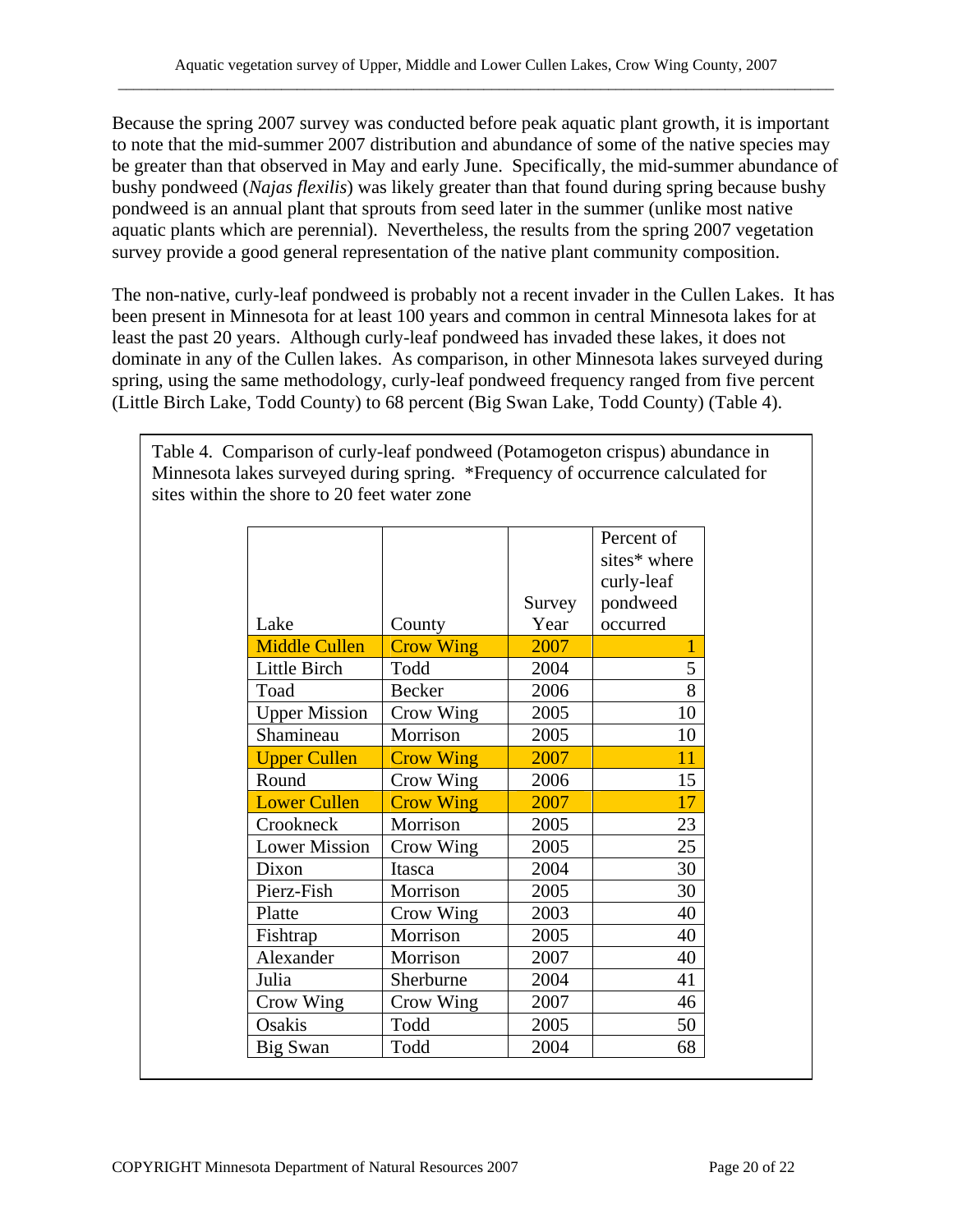In lakes where curly-leaf occurrence reaches 30 percent or more of the shallow zone, the plant can cause greater nuisances as it occupies extensive areas of the lake. In lakes where curly-leaf frequency is less than 20 percent, it may form smaller, localized beds but creates fewer lakewide problems for boaters. During the May 2007 survey, areas of matted curly-leaf pondweed were observed in some areas of Upper, Middle and Lower Cullen Lakes. However, the location and extent of matted curly-leaf pondweed may fluctuate from year to year in lakes. For more information on biology and management of curly-leaf pondweed see page 51 in this report: [MnDNR Invasive Species Annual Report](http://files.dnr.state.mn.us/ecological_services/invasives/annualreport.pdf).

#### **Monitoring changes in aquatic plant community**

The types and amounts of aquatic vegetation that occur within a lake are influenced by a variety of factors including water clarity and water chemistry. Monitoring change in the aquatic plant community can be helpful in determining whether changes in the lake water quality are occurring and for estimating the quality of vegetation habitat available for fish and wildlife communities. Data from the 2007 Cullen Lakes vegetation survey can also be used to monitor annual changes in the native and non-native plant species composition. In general, factors that may lead to change in native and non-native aquatic plant communities include:

- Change in water clarity If water clarity in the Cullen Lakes increases, submerged vegetation may be more common at depths greater than 15 feet.
- Snow and ice cover

Curly-leaf pondweed, in particular, may fluctuate in abundance in response to snow cover. Many native submerged plants also have the ability to grow under the ice, especially if there is little snow cover and sunlight reaches the lake bottom. In years following low snow cover, and/or a reduced ice-over period, curly-leaf and some native submerged plants may increase in abundance.

- Water temperatures / length of growing season In years with cool spring temperatures, submerged plants may be less abundant than in years with early springs and prolonged warm summer days.
- Natural fluctuation in plant species Many submerged plants are perennial and regrow in similar locations each year. However, a few species such as wild rice (*Zizania palustris*) and bushy pondweed (*Najas flexilis*) are annuals and are dependant on the previous years seed set for regeneration.
- Aquatic plant management activities Humans can impact aquatic plant communities directly by destroying vegetation with herbicide or by mechanical means. For information on the laws pertaining to aquatic plant management: [MnDNR APM Program.](http://www.dnr.state.mn.us/ecological_services/apm/index.html) Motorboat activity in vegetated areas can be particularly harmful for species such as wild rice. Shoreline and watershed development can also indirectly influence aquatic plant growth if it results in changes to the overall water quality and clarity. Herbicide and mechanical control of aquatic plants can directly impact the aquatic plant community. These control activities should be monitored to reduce potential negative impacts to non-target species.